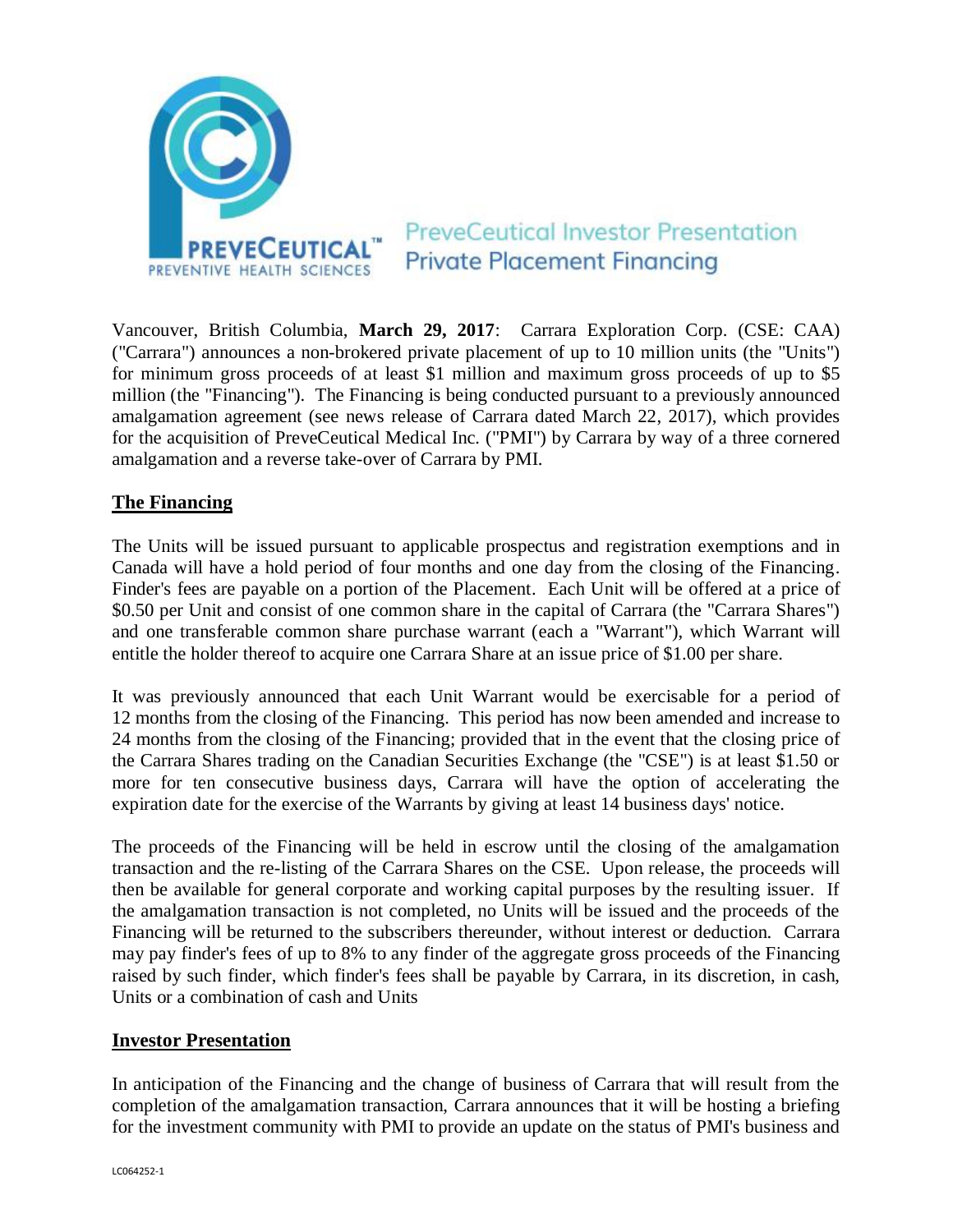its future plans and projects.

It is anticipated that Stephen Van Deventer (PMI's Chief Executive Officer), Dr. Makarand Jawadekar (PMI's Chief Science Officer) and Dr. Harendra (Harry) Parekh (PMI's Team Leader, Research) will make presentations regarding PMI's research projects, intellectual property strategy, business goals and scientific development plans. Further details regarding the presentations will be made available prior to the event.

#### **Presentation Information:**

**Venue: The Fairmont Waterfront Hotel (900 Canada Place, Vancouver, British Columbia), Malaspina Room**

**Date: Thursday, April 27, 2017**

**Time: 1:30 p.m. to 6:00 p.m.**

#### **Registration:**

Confirm your attendance, register by clicking here: [https://preveceutical-presentation-](https://preveceutical-presentation-2017.eventbrite.ca/)[2017.eventbrite.ca/](https://preveceutical-presentation-2017.eventbrite.ca/)

# **About PMI**

PMI is a private British Columbia health and wellness company focused on utilizing nature and science for the benefit of health-conscious consumers. PMI currently has one product available for sale, the CELLB9 immune-system booster. CELLB9 is an oral solution containing polarized and potentiated essential minerals extracted from a novel peptide, obtained from Blue Scorpion serum. The active potentiated ingredients in the Blue Scorpion serum appear to support health at a deep cellular level, having been used for many years and in over 40 countries. The solution is colorless and odourless and can be administered orally.

For further information about PMI, please visit <http://www.preveceutical.com/>, follow PMI on Twitter: <https://twitter.com/preveceuticals>, or on Facebook: [http://www.facebook.com/Preveceutical.](http://www.facebook.com/Preveceutical)

## **About Carrara**

Carrara is a reporting issuer in the Provinces of Alberta, British Columbia and Ontario and has its common shares listed on the CSE under the symbol "CAA". For further information about Carrara and the amalgamation transaction referenced above, readers are directed to Carrara's SEDAR profile at [www.sedar.com.](http://www.sedar.com/)

#### **On Behalf of the Board of Directors**

Robert Coltura Chief Financial Officer